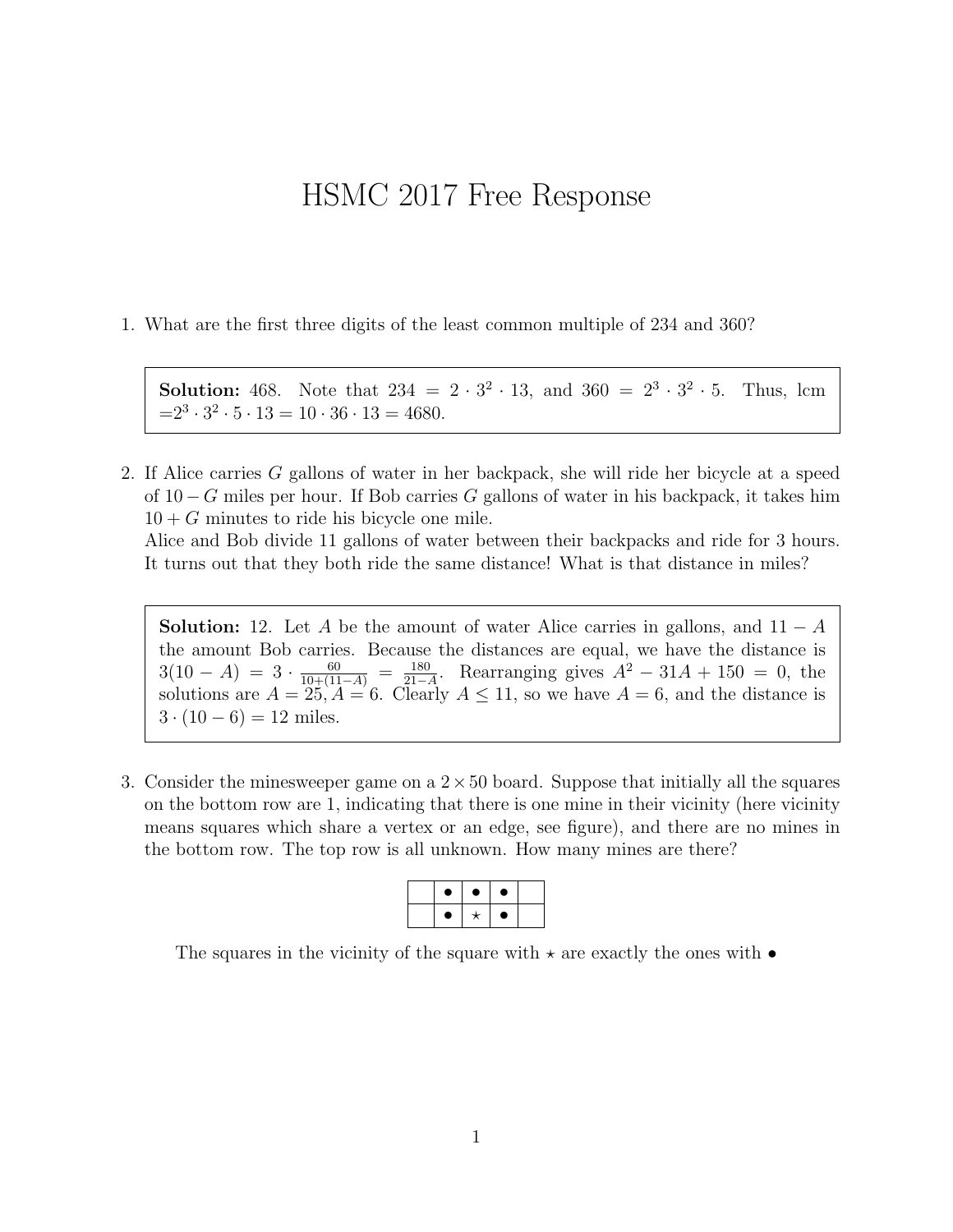Solution: 17. Let us number the rows 1 and 2 for bottom and top, and columns 1,...,50 going from left to right. Now, we can describe each square by an ordered pair of natural numbers corresponding to row and column positions. Let us suppose there is a mine in the  $(2,1)$  square. Then there cannot be any mine on the squares  $(2,2)$  and  $(2,3)$ , and so there has to be one on the square  $(2,4)$  since there is a 1 on the square (3,1). We see that this pattern (mine, empty,empty) has to repeat in the second row. In case there is no mine in the in the  $(2,1)$  square, there has to be one on the (2,2) square, and the same pattern has to repeat. Thus, the answer is  $\lceil \frac{50}{3} \rceil$  $\frac{50}{3}$ ] = 17.

4. The side lengths of a triangle are 280, 960, 1000. Find the radius of the circumcircle of the triangle.

**Solution:** 500. Note that  $280^2 + 960^2 = 1000^2$ , i.e. the given triangle is right angled. Hence circumradius is half the hypotenuse, i.e. 500.

5. The Fibonacci sequence is defined by the reccurence relation  $F_1 = 1, F_2 = 1, F_{n+1} =$  $F_n + F_{n-1}$ . The *n<sup>th</sup>* Pisano period is the period with which the Fibonacci numbers taken mod *n* repeats. For example, the length of the  $2^{nd}$  Pisano period is 3 because 110 is a full period of the Fibonacci numbers mod 2. Determine the length of  $7<sup>th</sup>$  Pisano period.

**Solution:** 16. The period is given by 1123516066542610.

6. There are 15 books in a row of a shelf. In how many ways can you pick 4 books (order of selection does not matter) so that no two are consecutive?

Solution: 495. There is a bijection between all such choices and sequences of 0's and 1's of length 15 with exactly 11 zeros and 4 ones, no two of which are consecutive. We write out 11 zeros and 12 stars (blank spaces) in between them, as follows:

$$
*0*0*0*0*0*0*0*0*0*0*0*0*0*0*\\
$$

Any choice of four stars corresponds to a choice of four books with desired property. Thus total number of choices is

$$
\binom{12}{4} = \frac{12 \cdot 11 \cdot 10 \cdot 9}{24} = 495.
$$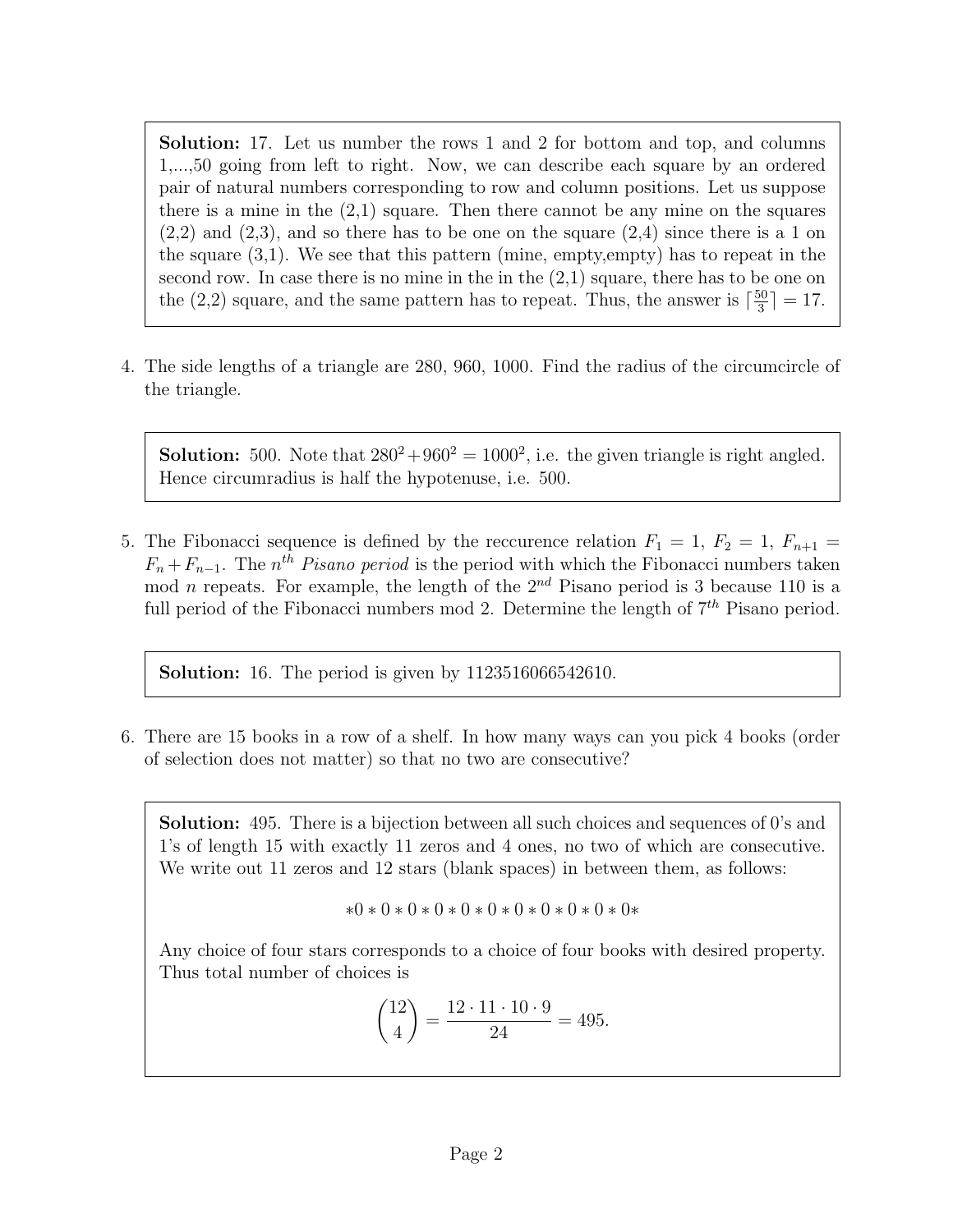7. Suppose  $a, b, c, d, e, f$  and g are non-negative integers, not all zero, with greatest common divisor 1, and  $9^a \cdot 10^b \cdot 11^c = 12^d \cdot 13^e \cdot 14^f \cdot 15^g$ . Find  $a^2 + b^2 + c^2 + d^2 + e^2 + f^2 + g^2$ .

**Solution:** 45. By prime factorization, we see that  $c = e = f = 0$ , and  $b = g$ ,  $2a = d + g$ ,  $b = 2d$ . Thus  $2a = 3d$ . We see that  $gcd(a, d)$  divides all given numbers, so  $gcd(a, d) = 1$  and hence  $a = 3$ ,  $d = 2$ . Thus  $b = g = 4$ . Thus  $a^2 + b^2 + c^2 + d^2 +$  $e^2 + f^2 + g^2 = 45.$ 

8. For the triangle ABC we know that  $AB = 42$ ,  $AC = 36$  and  $BC = 45$ . M is the midpoint of  $BC$ , and let L be a point on AB such that  $CL$  is the internal angle bisector of ∠BCA, and AM and CL meet at point P. The ray BP is intersecting AC in point Q. Find CQ.

**Solution:** 20. We know  $CM = BM$ . Also  $\frac{AL}{BL} = \frac{AC}{BC} = \frac{4}{5}$  $\frac{4}{5}$ . By the Ceva's theorem AL BL BM  $CM$  $\frac{CQ}{QA} = 1$ . Therefore  $\frac{CQ}{QA} = \frac{5}{4}$  $\frac{5}{4}$  and  $CQ = 20$ .

9. A and B play a game: On A's turn, she rolls a six-sided die. A wins if the result is a 5. On B's turn, she flips a coin. B wins if the coin comes up heads. The players alternate turns until one wins, starting with A's turn. Let  $\frac{m}{n}$  be the probability that A wins, expressed in lowest terms. What is  $m + n$ ?

**Solution:** 9. Let p the probability of A winning. With probability  $\frac{1}{6}$  A wins on that turn, with probability  $\frac{5}{6}$  B takes a turn. With probability  $\frac{5}{12}$ , B does not win, and the game resets to A's turn - in this case, she has probability  $\frac{5}{12}p$  of winning. We find  $p = \frac{1}{6} + \frac{5}{12}p$ , solving shows  $p = \frac{2}{7}$  $\frac{2}{7}$ .

10. Suppose a and b are integers with  $a + b - ab = 50$ . How many possible solutions are there for the ordered pair  $(a, b)$ ?

**Solution:** 6. Observe that  $(1-a)(1-b) = 1-50 = -49$ . Thus the only possibilities are  $(1 - a) = \pm 1$  and  $(1 - b) = \mp 49$ ; or  $(1 - a) = \pm 49$  and  $(1 - b) = \mp 1$ ; or  $(1 - a) = \pm 7$  and  $(1 - b) = \mp 7$ Thus there are six possible solutions  $(0, 50)$ ,  $(2, -48)$ ,  $(50, 0)$ ,  $(-48, 2)$ ,  $(-6, 8)$  and  $(8, -6)$ .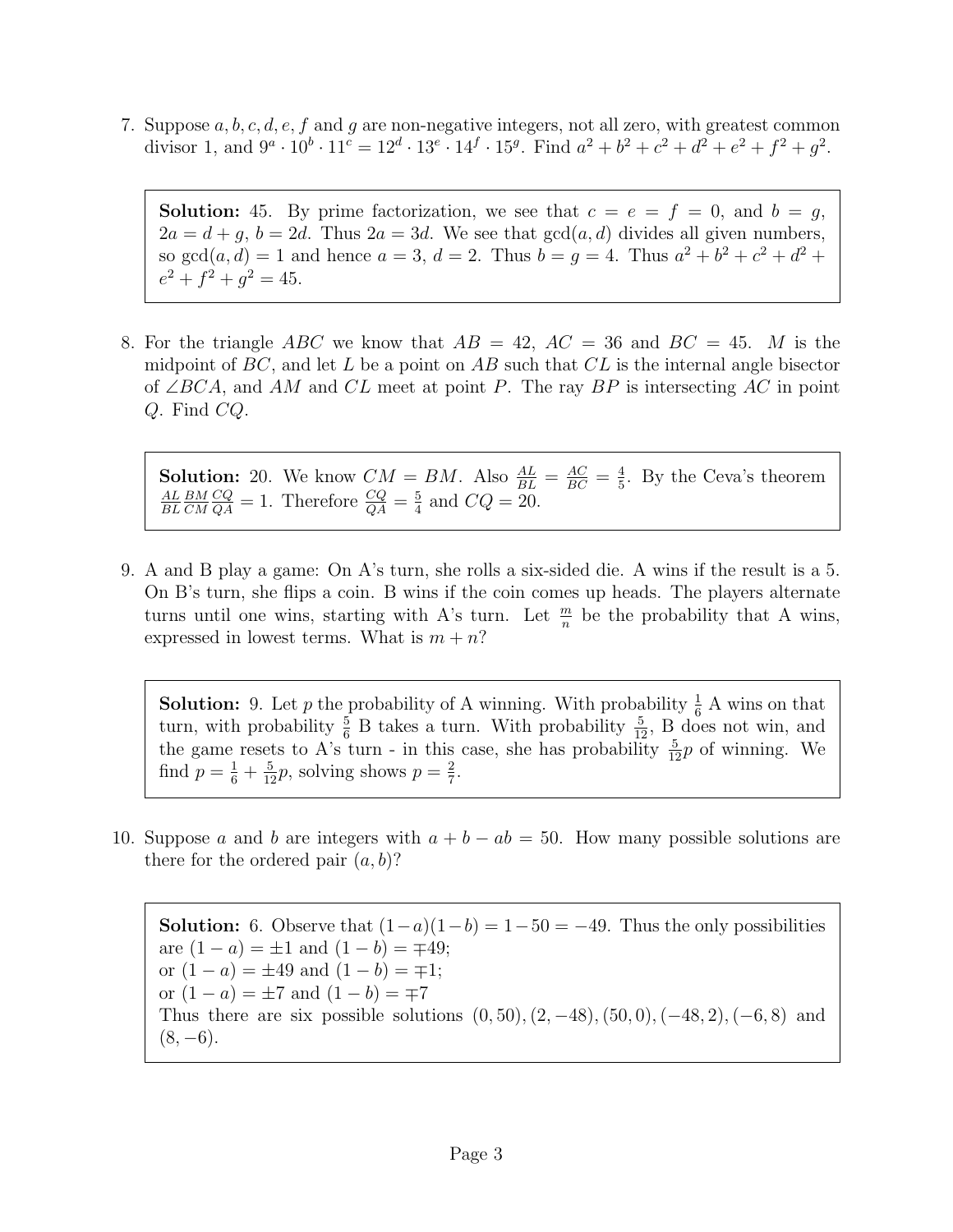11. An isosceles trapezoid *ABCD* has an incircle. The bases of the trapezoid have lengths 36 and 64. Find the diameter of the incircle.

**Solution:** 48. Let  $AB = 64$  and  $CD = 36$ . If  $CH$  is the height from C, BCH is a right triangle with  $BH = 14$ . Now since the trapezoid has an incircle,  $AB + CD =$  $AD + BC$ . Therefore,  $AD = BC = 50$ . We can find  $CH = \sqrt{50^2 - 14^2} = 48$ .

12. You have strawberry, vanilla and chocolate ice-creams, ten of each kind. In how many ways can you give six children one ice-cream each so that every type of ice-cream is given out?

Solution: 540. The number of ways is the same as the number of surjective functions from  $\{1, 2, 3, 4, 5, 6\}$  to  $\{1, 2, 3\}$ . By the inclusion exclusion principle this equals

$$
3^6 - 3 \cdot 2^6 + 3 \cdot 1^6 = 540.
$$

13. Consider three concentric circles  $C_1$ ,  $C_2$  and  $C_3$ , whose radii are in arithmetic progression with common difference 100 cm. Suppose you draw a tangent line (ray) from a point  $P$ on the innermost circle  $C_1$ , and it meets  $C_2$  and  $C_3$  at points Q and R respectively, with  $PQ:QR=2:1.$  Find the radius (in cm) of the outermost circle  $\mathcal{C}_3$ .

**Solution:** 550 (cm). Let  $r_i$  be the radius of  $\mathcal{C}_i$ , for  $i = 1, 2, 3$ . Let  $QR = a$  and  $d = 100$  be the common difference. By Pythagorean theorem we have  $r_2^2 = r_1^2 + 4a^2$ ,  $r_3^2 = r_1^2 + 9a^2$ . Using  $r_1 = r_2 - d$  and  $r_1 + r_3 = 2r_2$ , we get,  $d(2r_2 - d) = 4a^2$ ,  $4dr_2 = 9a^2$ and thus  $9d(2r_2 - d) = 16dr_2$ , i.e.  $9(2r_2 - d) = 16r_2$ , and hence  $r_2 = \frac{9}{2}$  $\frac{9}{2}d = 450$ . Thus  $r_3 = 550.$ 

14. You are in a game show where you are given 5 prizes and 5 distinct price tags to put on them. You win a prize if you correctly match it to its price. The problem is, you have no idea how much any of the items cost, so you choose randomly which tag to put on which prize. Let  $p$  the probability that you win exactly 2 of the prizes. What is the closest integer to 1000p?

**Solution:** 167. There are  $5! = 120$  possible ways to assign prices to prizes. There are  $\binom{5}{2}$  $_{2}^{5}$ ) = 10 ways in which to assign 2 prices correctly; for each of these, there are 2 ways to assign the other 3 prices such that none of them is correct. Therefore the probability of getting exactly 2 prices correct is  $\frac{10\cdot 2}{120} = \frac{1}{6}$  $\frac{1}{6}$ .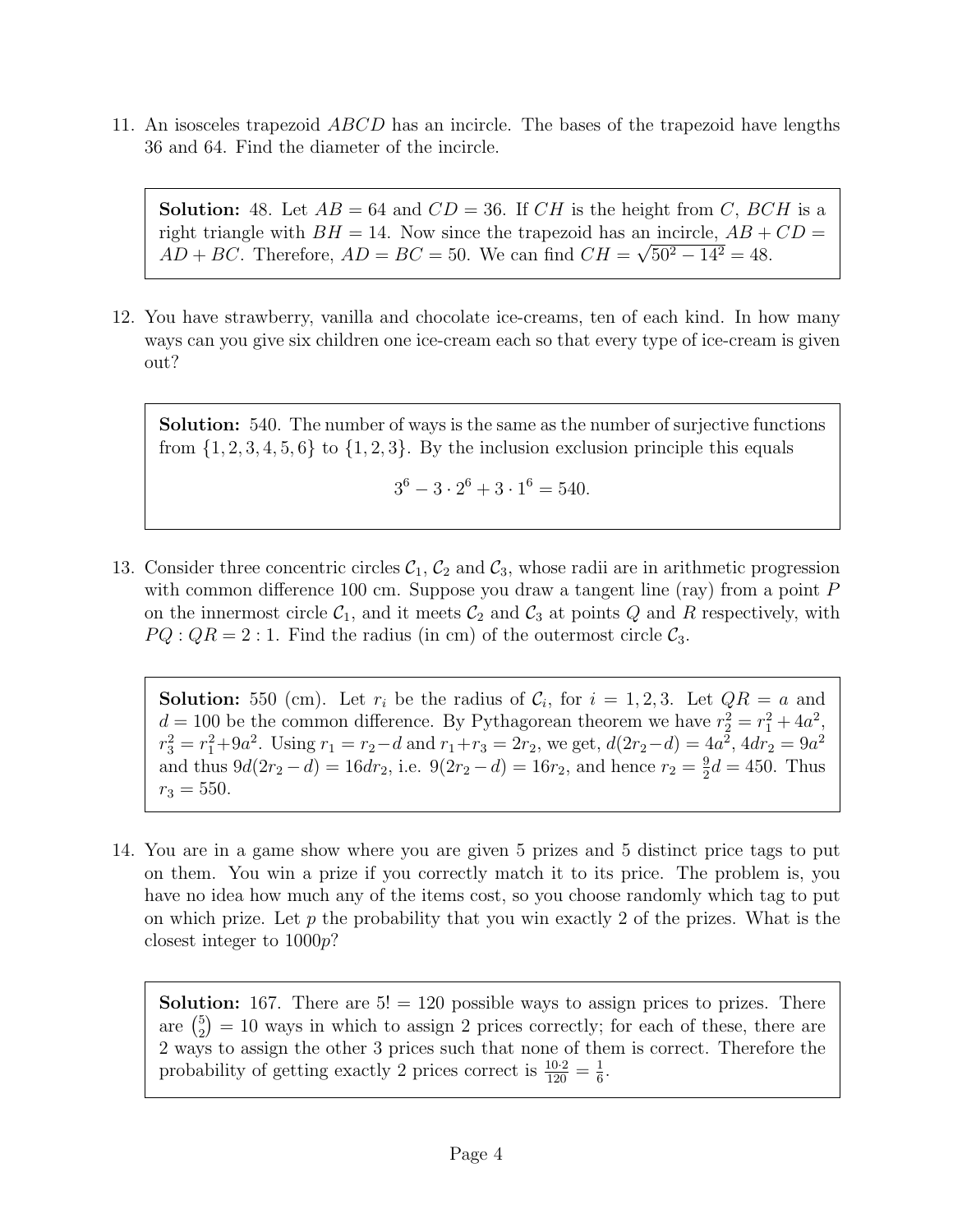15. Suppose x and y are positive reals. Let m be the minimum value  $10x + 10y$  subject to the constraint  $9x^2y^3 = 128$ . What is the integer closest to m?

**Solution:** 33. By the AM-GM inequality, we see that  $x + y = x/2 + x/2 + y/3 + y/3$  $y/3 + y/3 \ge 5\sqrt[5]{(x/2)^2(y/3)^3} = \frac{10}{3}$  with equality if  $x/2 = y/3$ , so the minimum is attained at  $m = \frac{100}{3}$  $\frac{00}{3}$ .

16. In how many ways can you arrange 1 King, 1 Queen, 2 Bishops, 2 Knights and 2 Rooks in a row so that the King is in between Rooks, and there are an even number (including zero) of pieces between the 2 Bishops, and there are an even number of pieces between the 2 Knights?

Solution: 576. The condition that there are an even number of pieces between the Bishops and Knights is the same thing as saying they are opposite colored, if we alternately color the squares of the row black and white. We pick places for bishops first in  $4^2$  ways (4 choices for each color), knights in  $3^2$  ways, pick places for queen in 4 ways, put Rook King Rook in that order in the remaining three squares. Total number of ways  $= 16 \cdot 9 \cdot 4 = 576$ .

17. Let  $\frac{p}{q}$  be the fraction  $\sum_{n=3}^{30}$  $\frac{1}{n(n-1)(n-2)}$ , expressed in lowest terms. What is  $|p-q|$ ?

Solution: 653. Note that 1  $\frac{1}{n(n-1)(n-2)}$  = 1 2  $\frac{n-(n-2)}{2}$  $\frac{n(n+1)(n-2)}{n(n-1)(n-2)} =$ 1 2  $\cdot \left( \frac{1}{(n-1)(n-2)} - \frac{1}{n(n-1)} \right)$  $\frac{1}{n(n-1)}$ ),

We see that the given sum telescopes and we get

$$
\sum_{n=3}^{30} \frac{1}{n(n-1)(n-2)} = \frac{1}{2} \cdot (\frac{1}{2} - \frac{1}{870}) = \frac{217}{870}.
$$

18. In 3-dimensional space, let P be the plane  $z = x + 3$  and C be the cone  $z^2 = 4(x^2 + y^2)$ . Let  $S$  be the intersection of  $P$  and  $C$ . Let  $A$  be the area of  $P$  that is bounded by  $S$ . What is  $(\frac{A}{\pi})^4$ ?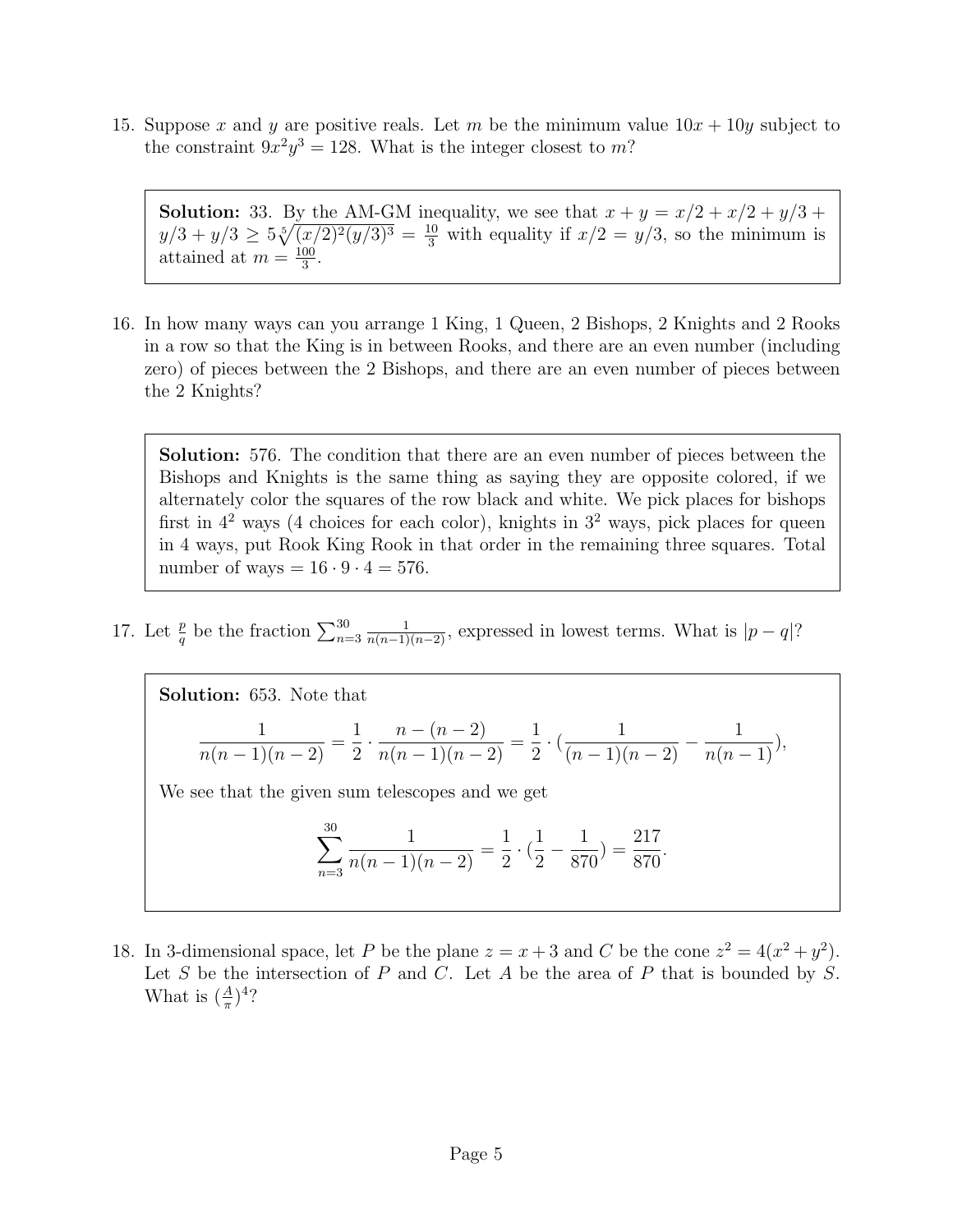Solution: 576. It is well-known that when the intersection of a cone and plane bounds an area, the intersection  $S$  is an ellipse. It is necessary to find the lengths  $a$ and b of the semi-axes, the area is  $\pi ab$ .

Because of symmetry across the  $xz$ -plane, the minor semi-axis is parallel to the yaxis, the major is in the xz-plane.

The length a of the major semi-axis is  $\frac{1}{2}$  the distance between the two points of intersection of S with the xz-plane  $y = 0$ . These points solve the system  $z = |2x|$ ,  $z = x + 3$ , the solutions are  $x = 3, z = 6$  and  $x = -1, z = 2$ , so  $a = \frac{1}{2}$  $z = |zx|$ <br>  $\frac{1}{2}(4\sqrt{2}) = 2\sqrt{2}.$ The length b of the minor semi-axis is the maximum value of  $|y|$  in S. The equation relating x and y in S is  $4y^2 = -3x^2 + 6x + 9 = 12 - 3(x - 1)^2$ , the maximum value of |y| is achieved at  $x = 1$ ,  $b = |y| = \sqrt{3}$ . or |y| is a chieved at  $x = 1$ ,  $b = |y|$  =<br>Thus  $A = 2\sqrt{6}\pi$  and so  $(\frac{A}{\pi})^4 = 576$ .

19. For a function f from  $\{1, 2, 3, 4, 5\}$  to  $\{1, 2, 3, 4, 5\}$  and a number  $b_0$  in  $\{1, 2, 3, 4, 5\}$ , let  $b_1 = f(b_0)$ ,  $b_2 = f(b_1)$ , and so on. How many choices of  $b_0$  and f are there such that  $b_n$ is not 4 for any  $n$  and  $f$  is injective?

**Solution:** 240. There are  $5 \cdot 5! = 600$  choices of a permutation f and  $b_0 \in [5]$ . First note we need  $b_0 \neq 4$ , which leaves us with 480 choices. Set  $b_0 \neq 4$ , then select a random sequence by choosing  $b_1, b_2, \dots \in [5]$  uniformly without repeats (though  $b_0$ can repeat). If we select  $b_0$  before 4 in this random process, the sequence  $b_n$  will never contain 4. On the other hand if we select 4 before  $b_0$ , then the sequence clearly includes 4. The probability of  $b_0$  coming before 4 in a uniform random sequence is 1  $\frac{1}{2}$ , so there are  $\frac{1}{2} \cdot 480$  ways.

Alternate solution: For any permutation, let us consider the different size of cycle that 4 is in, and use the addition principle to get total number of choices for  $f$  and  $b_0$ .

|            | 4 is in a   choices for $f$ | choices for $b_0$ after f is chosen |
|------------|-----------------------------|-------------------------------------|
| 5-cycle    |                             |                                     |
| $4$ -cycle |                             |                                     |
| 3-cycle    | $4 \times 3 \times 2!$      |                                     |
| $2$ -cycle | $4 \times 3!$               |                                     |
| 1-cycle    |                             |                                     |

Thus total number of choices =  $4! \cdot (1 + 2 + 3 + 4) = 240$ .

20. Find the remainder when  $415^{2017}$  is divided by 279.